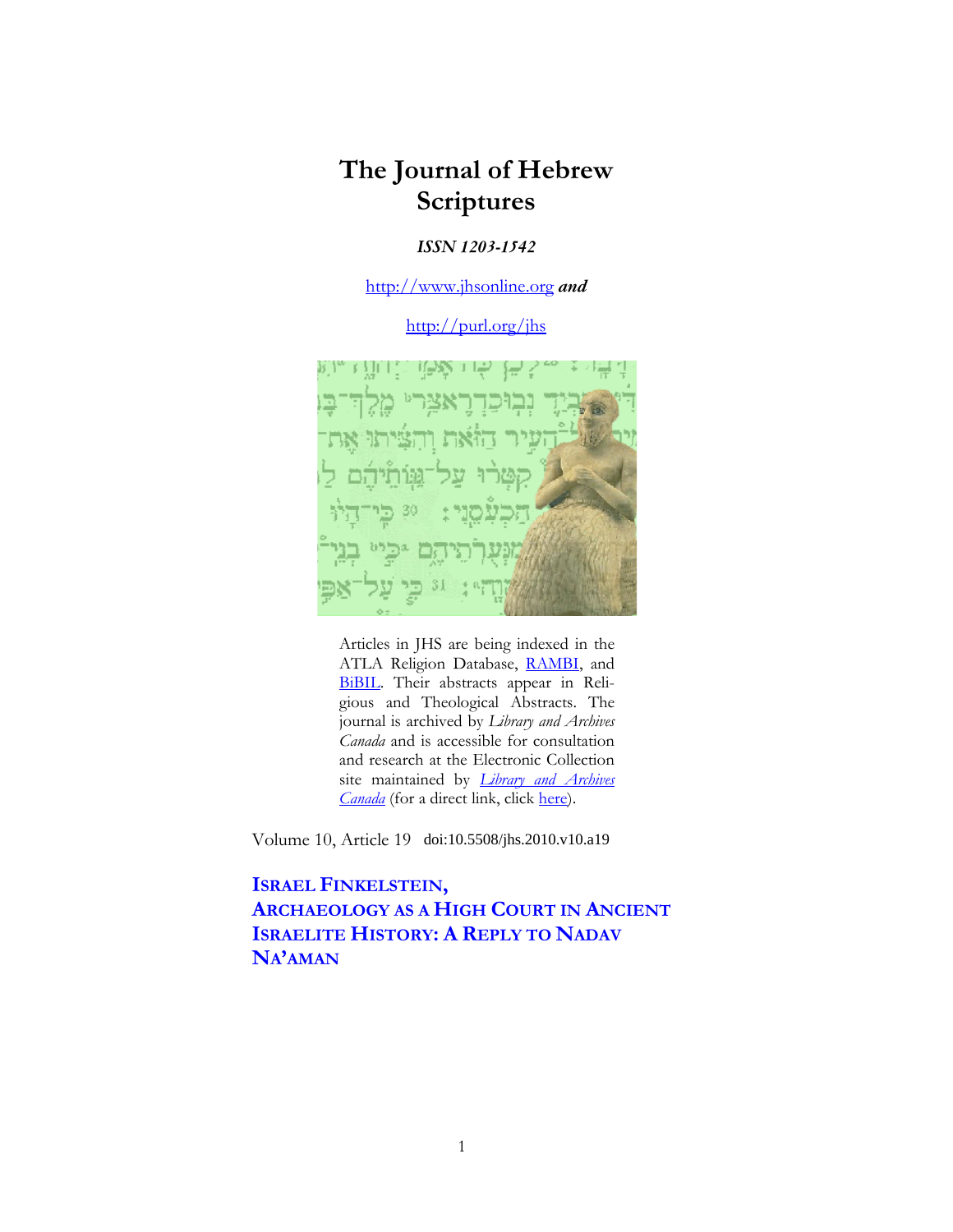## **ARCHAEOLOGY AS A HIGH COURT IN ANCIENT ISRAELITE HISTORY: A REPLY TO NADAV NA'AMAN**

### ISRAEL FINKELSTEIN TEL AVIV UNIVERSITY

### **INTRODUCTION**

In a recent article Nadav Na'aman (2010) expressed doubts regarding the meaning of negative archaeological evidence for reconstructing biblical history, especially regarding sites in the highlands. Na'aman's tackling of the sometimes uneasy relationship between text and archaeology is important methodologically, and hence should be put to the test of hard-core data. In what follows I wish to deal with all six points discussed in his article.

### **THE CASE OF CANAAN IN THE AMARNA PERIOD**

Na'aman rightly spotlights the discrepancy between the testimony of the Amarna letters, which describe sites such as Jerusalem, Shechem, Gezer and Lachish as strong polities, and the meager 14th century BCE finds unearthed in the excavations at these sites. The question is, what can we learn from this tension between text and archaeology and does it reflect on the situation in the Iron Age?

Regarding the texts, in the case of the Amarna tablets we are dealing with real-time textual evidence which can hardly be contested. This is not the case in much of the biblical materials dealt with by Na'aman. Regarding archaeology, I think that the problem should be phrased differently: Would an archaeology-based, textfree study of the Late Bronze II produce a map of Canaanite citystates that would be considerably diverse from the one drawn according to the Amarna letters? I believe that such an investigation—even without the results of the mineralogical study of the tablets (Goren, Finkelstein and Na'aman 2004)—would point to Lachish, Gezer, Pehel, Megiddo, Hazor and possibly Ashdod as centers of city states, or peer polities. By inference to the situation in the Early and Middle Bronze (as well as the Iron II), such a study should point to two centers in the highlands, in Shechem and Jerusalem or their vicinities. Ashkelon and Gath (Gimtu) would not be on such a map because excavations at these sites have not yet reached sufficient exposure in Late Bronze strata. The only identifiable city-state mentioned in the letters which would not be on an archaeology-based map is Yurza (if the site is identified at Tell Jemmeh—Maisler 1952).

The lesson is that the discrepancy depends on the rules of the comparison. When judged on the background of the Late Bronze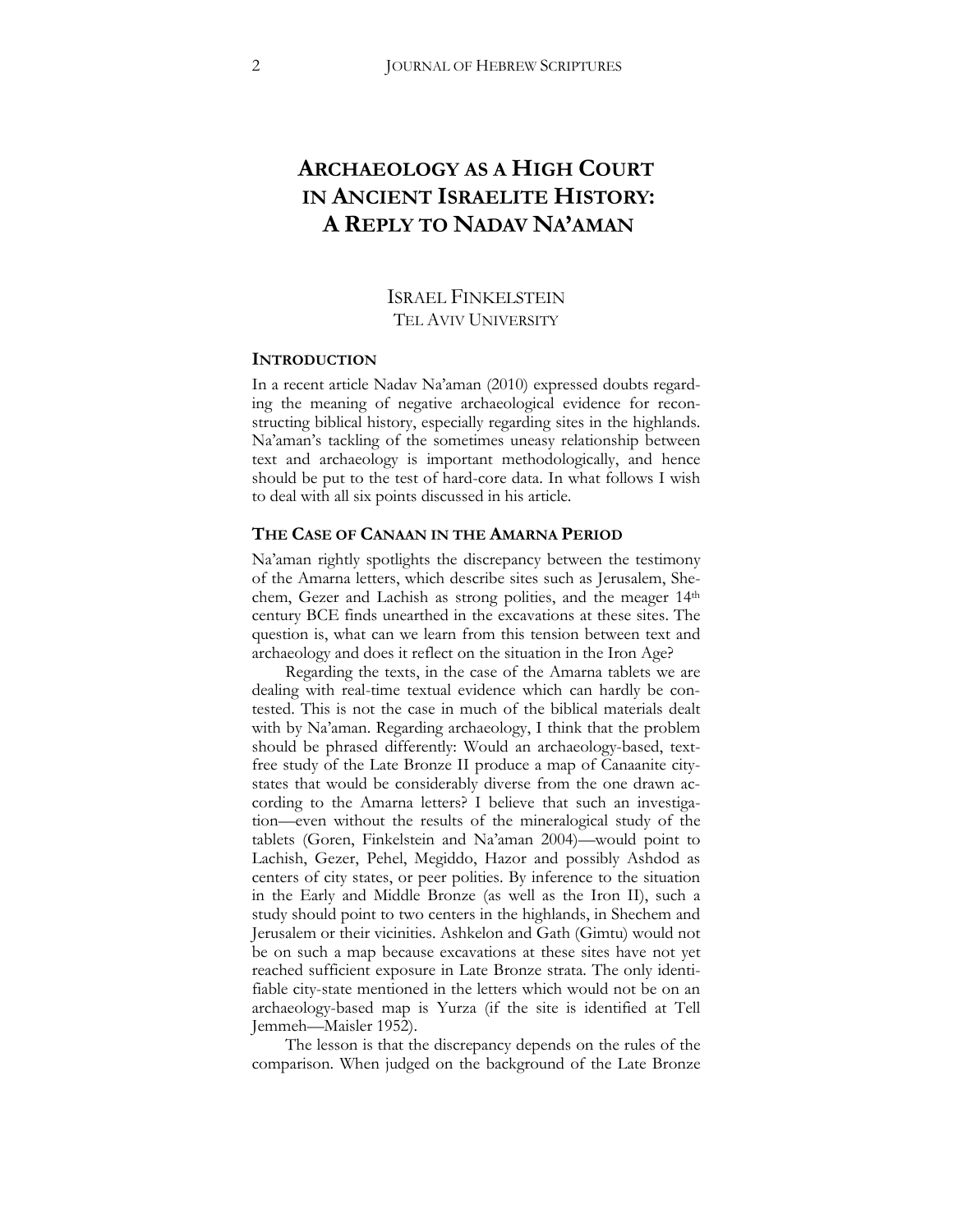Age only—and assuming a system of city-states or peer-polities<sup>[1](#page-2-0)</sup> the discrepancy between the Amarna tablets and archaeology is less dramatic than suggested by Na'aman.

### **JERUSALEM IN THE IRON AGE IIA**

Na'aman takes the discovery of ca. 180 bullae in a late Iron IIA context in the rock-cut pool near the Gihon Spring in Jerusalem (Reich et al. 2007) as a case in point for the coincidental nature of archaeology and an indication for extensive writing in the capital of Judah at that time, "though it may have been used only by the royal palace and the elite". He then concludes that "The reconstruction of tenth-ninth century Jerusalem made on the basis of the archaeological evidence alone, while ignoring the biblical text, might be misleading". The problem is that the finds near the Gihon Spring have nothing to do with the 10<sup>th</sup> and most of the 9<sup>th</sup> centuries BCE.

The pottery that was found in the rock-cut pool with the bullae (de Groote and Fadida 2010) includes both late Iron IIA and Iron IIB forms (e.g., both hand and wheel-burnished bowls). There are two ways to treat this assemblage:

1) As a homogeneous, short-term assemblage, which should then be dated close to the Iron IIA/IIB transition; recent radiocarbon results put this transition sometime in the first half of the 8th century BCE (Finkelstein and Piasetzky 2007; 2010).

2) As an accumulation of pottery from the Iron IIA and the early phase of the Iron IIB (before the construction of the Iron IIB building over the fill in the rock-cut pool); in this case it is difficult to precisely date the bullae within the late 9th century/mid 8th century time range.

In any event, the bullae, which are indeed highly important for understanding the history of Jerusalem ca. 800 BCE, do not reflect on the situation there in the 10<sup>th</sup> and early 9<sup>th</sup> centuries BCE.

### **JERUSALEM'S WALL IN THE LATE 9TH CENTURY BCE**

Na'aman argues that the City of David must have been fortified as early as the beginning of the 8<sup>th</sup> century BCE and "probably earlier". He backs this statement up with three arguments:

1) Major Judahite cities in the Shephelah and Beer-sheba Valley were fortified in the 9th century and hence it is only logical to assume that the capital of the kingdom was fortified too.

 $\overline{a}$ 

<span id="page-2-0"></span><sup>1</sup> I am mentioning this because of a different kind of discrepancy: Based on its sheer size and opulence, archaeology alone would probably portray Hazor as a capital of a large territorial kingdom rather than a citystate.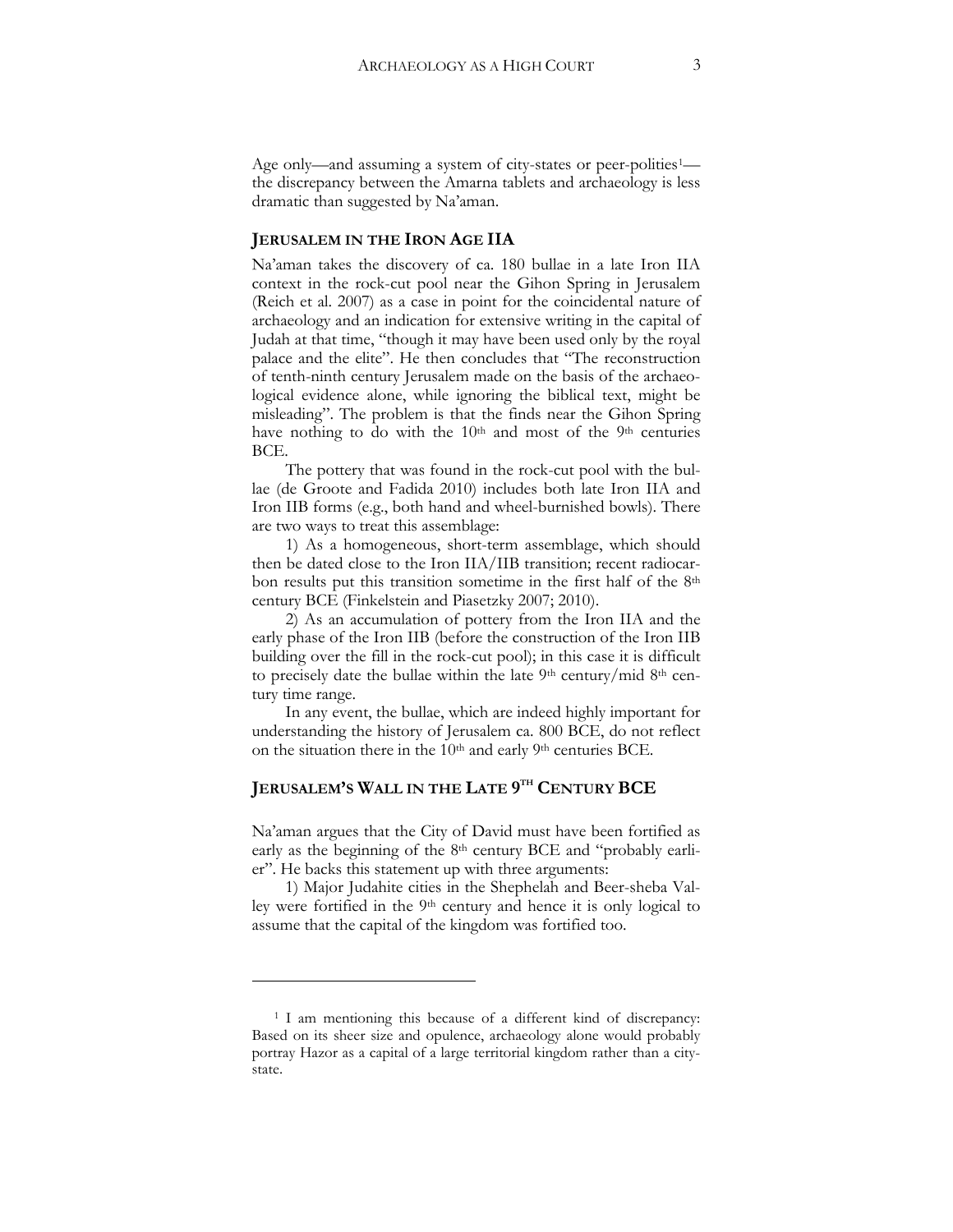2) 2 Kings 14:13 describes a breach made in the wall of Jerusalem by Joash king of Israel in the early 8th century.

3) Rezin king of Damascus and Pekah king of Israel besieged Jerusalem but were not able to conquer it (RSV translation of 2 Kings 16:5; see also Isaiah 7:1).

Argument 2 assumes that the late  $7<sup>th</sup>$  century author had reliable information on an event that took place almost two centuries before his time and that he reported it with no influence of the situation in his own time; this assumption is not rock-solid. The verse regarding the attack of Rezin and Pekah is too vague to be used here; Na'aman translates "were not able to attack"; 'could not fight' is another possibility, but in any event, 'could not conquer' is an interpretation. We are left then with Argument 1—admittedly a strong one, especially if one takes into consideration the possibility that the Great Wall at nearby Tell en-Nasbeh was constructed in the late 9th century (Finkelstein forthcoming). Still, thus far this argument has not been backed by solid evidence on the ground.

Na'aman argues that an early 8<sup>th</sup> century wall on the western side of the City of David must have been removed or eroded "so that no fragment of it was discovered until now in the excavations". Fortifications do not disappear; but the western slope was excavated mainly in one area—by Crowfoot in 1927 (Crowfoot and Fitzgerald 1927)—so the information there is relatively limited. Yet, had there been an early 8<sup>th</sup> century (if not earlier) wall in the west, it should also be found on the eastern slope, which has been thoroughly explored in the course of many excavations. Indeed, two lines of Iron Age fortifications are known there and both date to the Iron IIB:

1) Pottery in the fill close to bedrock inside of the foundation of the wall unearthed on the lower part of the slope includes Iron IIB types (Reich and Shukron 2008).

2) Houses and fills inside the wall uncovered at mid-slope (Area E of the Shiloh excavations) all date to Stratum 12 of the Iron IIB (Shiloh 1984).

As I mentioned above, radiocarbon dating indicates that the Iron IIA/B transition could not have taken place earlier than the first half of the 8th century: first, some late Iron IIA destructions in the north cannot be dated much earlier than ca. 800 BCE (Finkelstein and Piasetzky 2009); second, a transitional Iron  $IIA/B$  assemblage at Beth-shemesh should probably be dated 765–745 BCE (Finkelstein and Piasetzky 2007). Hence, in order to date the fortification on the eastern slope to the early 8<sup>th</sup> century one needs to argue that the Iron IIB assemblages in Judah appeared full-fledged as early as 800 BCE. Radiocarbon results make such an assumption unlikely.

The discrepancy between the existence of Judahite fortifications in late Iron IIA sites in the Shephelah and Beer-sheba Valley and the absence of such fortifications in the City of David is yet to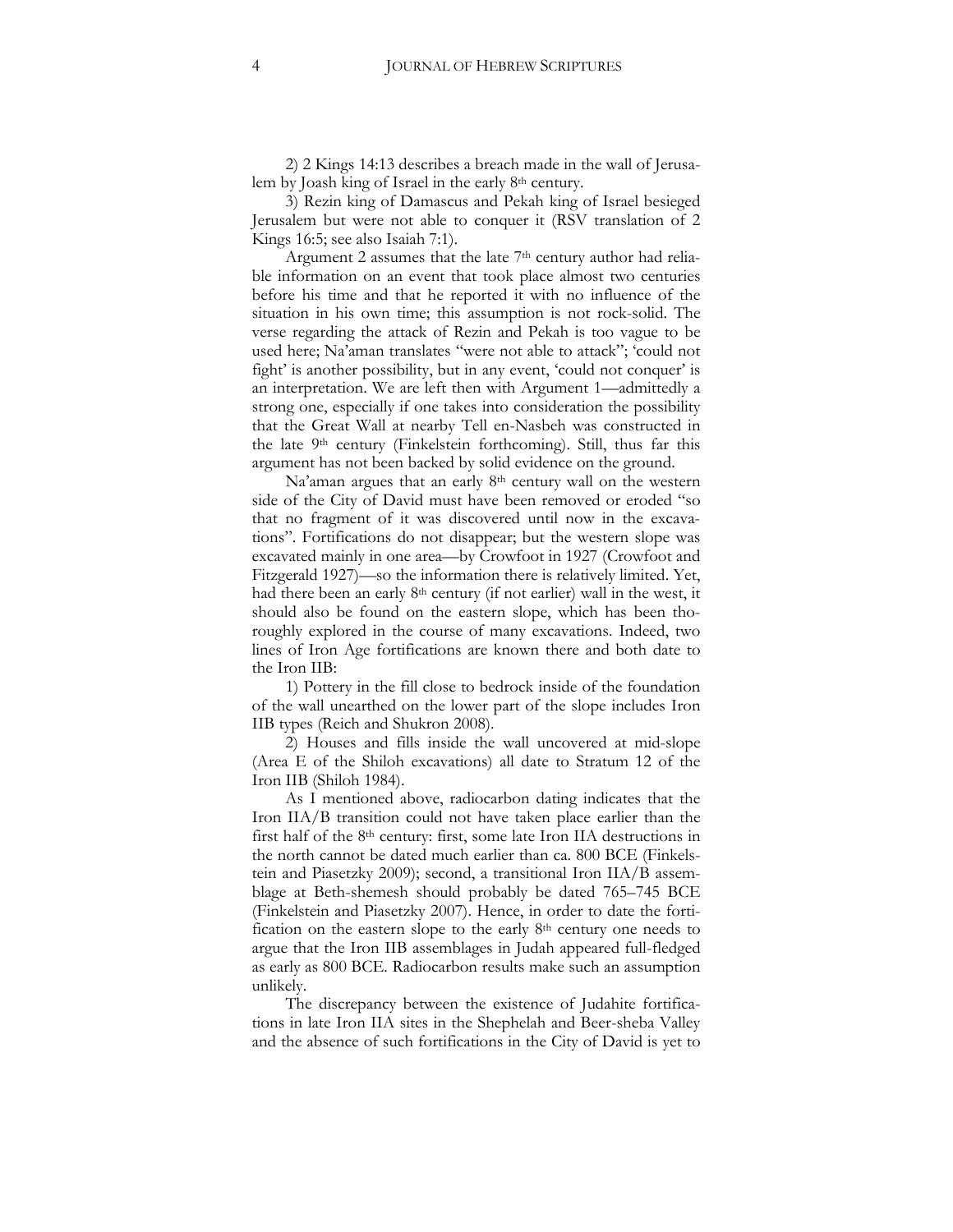be resolved, but not by arguing that the Iron IIB city-wall was erected ca. 800 BCE.

#### **THE WALL OF NEHEMIAH IN JERUSALEM**

I have already answered reservations—some similar to Na'aman's—about my assertion that in the Persian period the City of David was not protected by a city-wall (Finkelstein 2009 contra, e.g., Lipschits 2009) and there is no need to repeat my arguments here. Na'aman adds a textual argument—that a letter from Elephantine, addressed to the governor of Judah, mentions priests and nobles in Jerusalem. Yet, this text says what it says; it has no implication, neither regarding the question whether Jerusalem of that time was fortified nor about the size of its population.

Na'aman argues that "in the course of these centuries [until Roman times—I.F.] the fragile buildings of the Persian period were destroyed and obliterated and the pottery broken and dispersed". Yet, as I showed in my original article (Finkelstein 2008), large sectors of the City of David did not yield *any* pottery that dates between the late Iron II and late Hellenistic period. Moreover, had the pottery of Persian period Jerusalem been dispersed, my estimate of the size of Jerusalem at that time as covering ca. 2–2.5 hectares would be a maximal one.

#### **GIBEAH**

 $\overline{a}$ 

Contra the excavators (e.g., Lapp 1981: xvii; 1993), Na'aman argues that Tell el-Ful was inhabited in the 8th century BCE. He bases this assertion on the following arguments:

1) Fourteen *LMLK* seal impressions were found at the site;

2) Gibeah is mentioned three times in the Book of Hosea and Gibeah of Saul is mentioned in Isaiah 10:28–32.

Na'aman wonders about the "marked discrepancy between the biblical evidence and the results of archaeological excavations at Tell el-Ful". As far as I can judge, there is no such discrepancy. First, all 14 *LMLK* impressions found at Tell el-Ful belong to Lipschits et al.'s (2010) late types, which probably date to the first half of the 7th century.[2](#page-4-0) Second and most important, there is no certainty in the identification of Gibeah at Tell el-Ful. In another place I recently sided with Miller (1975) and Arnold (1990: 54–60), who identify Gibeah and Gibeah of Saul with Geba/Geba of Benjamin and thus the village of Jaba; I have also suggested an alternative identification for Tell el-Ful (Finkelstein in press).

<span id="page-4-0"></span><sup>2</sup> I am grateful to Oded Lipschits for providing me with the information regarding the *LMLK* impressions found at Tell el-Ful. It should be noted that Na'aman probably wrote his article before the publication of Lipschits et al.'s article and hence could not have known about the new division and date of the *LMLK* impressions.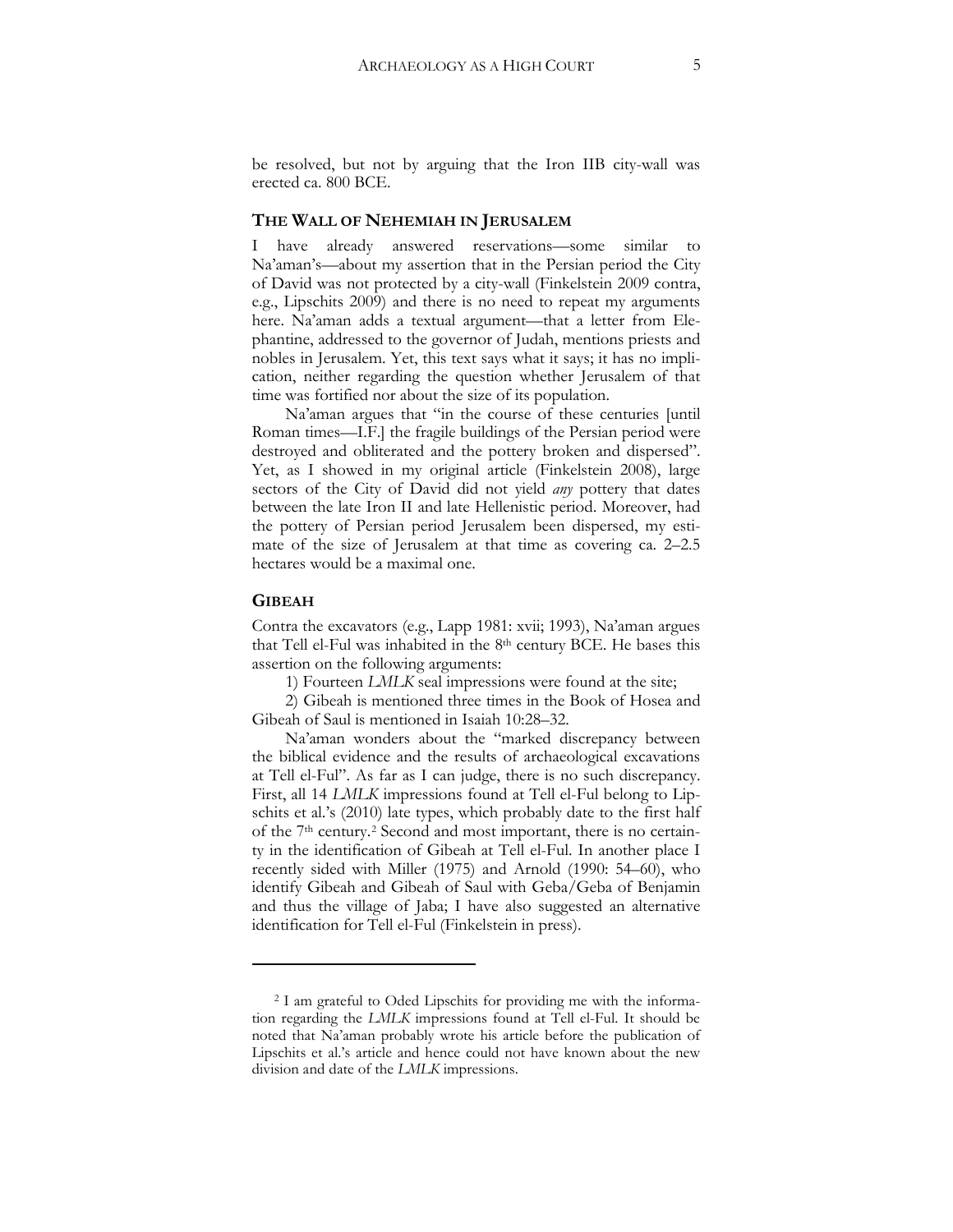Na'aman says that the pottery of the earliest stage of Stratum IIIA "must have been scattered and most of it completely disappeared". This is a surprising statement, as material (including ceramic) does not evaporate. Moreover, in a small and shallowaccumulation site such as Tell el-Ful the earliest sherds are not difficult to come by; even the poor Iron I and early Iron IIA settlement left behind a few sherds (ibid.). Incidentally, Lachish III pottery types *were* found at Tell el-Ful; but they may date to the early 7<sup>th</sup> century, before the change in the pottery repertoire in Judah from the Iron IIB to the Iron IIC (Lachish II) assemblages (Lipschits et al. in press).

#### **BETHEL**

 $\overline{a}$ 

Na'aman rejects the results of a thorough study of the Bethel finds, according to which activity at the site in the Babylonian period was very sparse, at best (Finkelstein and Singer-Avitz 2009). He argues that after Josiah's conquest the temple of Bethel was restored "and formed the nucleus of the place, being supported by the government of the province", and that the priests of Bethel "composed literary works that emphasized its great antiquity, its consecration by the Patriarch Jacob, and its religious importance". Na'aman summarizes that Bethel was an important center in the 6<sup>th</sup> century BCE.

Na'aman bases this description on his comprehension of biblical materials; on his understanding of the role of the site in the compilation of biblical texts; and on Hurowitz's (2006) dating of the composition of the Jacob dream story (Genesis 28: 10–22) to the Babylonian period based on linguistic and thematic considerations. Needless to say, the two first arguments are a matter of interpretation. The possibility raised by Hurowitz's, that "transferring traditions of Babylon to Bethel occurred earlier than the days of Neo-Babylonian domination of the world", during the reigns of Sennacherib or Esarhaddon (ibid.: 447) undermines the last argument.[3](#page-5-0)

The area that was available for the excavation of Bethel was a significant one. In 1927 Albright estimated it to cover 1.5 hectares (Kelso 1968: 2), which makes up about half the area of the mound. This sector was explored in several relatively large fields (Kelso 1968: Pl. 120) and tested in a few additional soundings. In some of the excavated areas the dig reached bedrock. This means that the finds—including stray sherds—should represent the settlement history of the site. The lack of 6th century finds, including *mwsh* and lion impressions, does not support Na'aman's notion of an impor-

<span id="page-5-0"></span><sup>3</sup> Na'aman's Nippur example does not help either: Nippur was a huge site of 135. Bethel was a small site of ca. three hectares, large parts of which were excavated.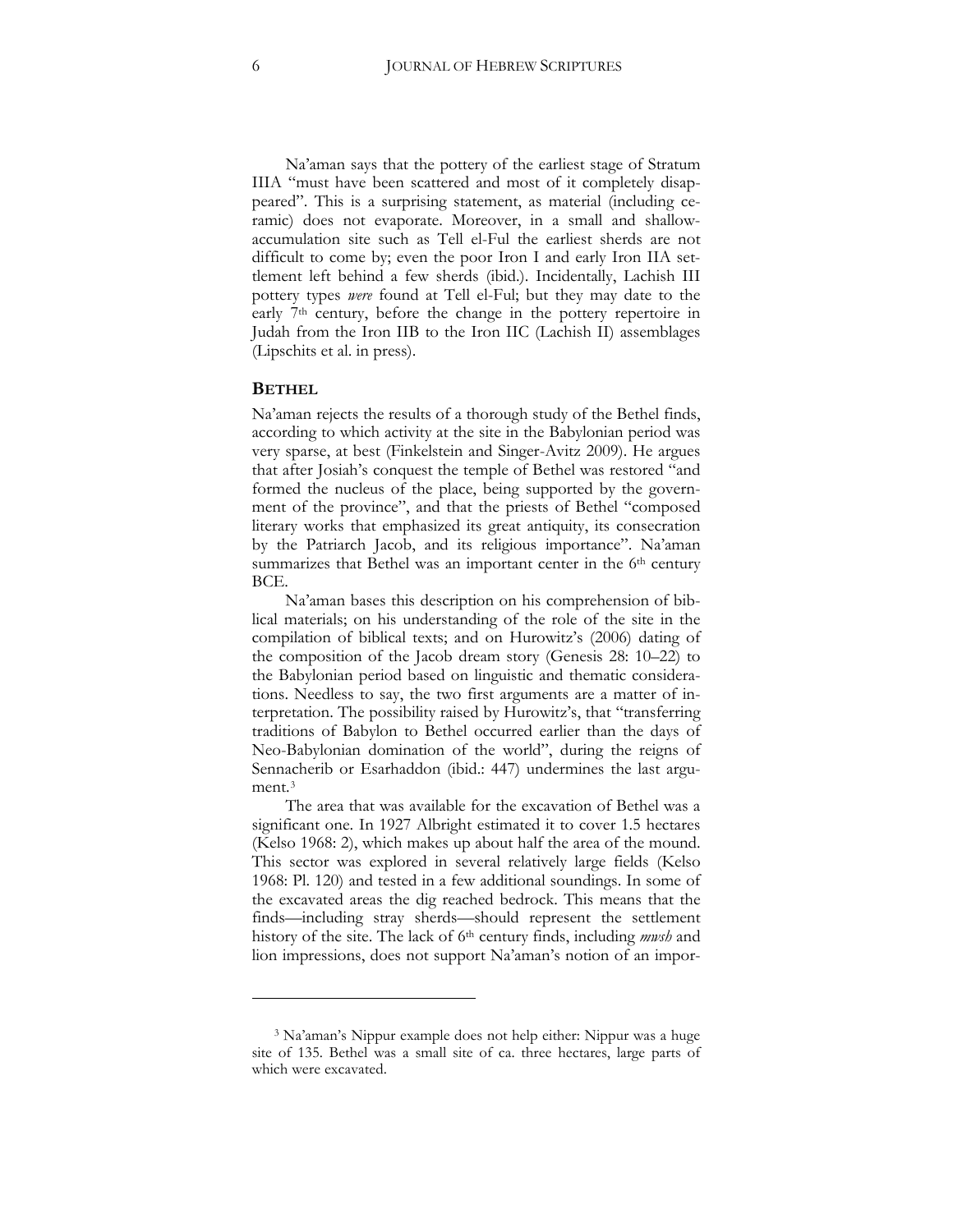tant site with active shrine and priests composing biblical texts at that time.[4](#page-6-0)

### **SUMMARY**

As in every discipline, archaeological evidence can be fragmentary and may be misinterpreted. Yet, when solid data from wellexcavated sites is compared to assumptions regarding the nature of biblical texts and their date of compilation, the former should prevail, at least until tested by new archaeological evidence or extrabiblical texts.

### **REFERENCES**

 $\overline{a}$ 

- Arnold, P.M. 1990. Gibeah: The Search for a Biblical City. Sheffield.
- Crowfoot, J.W. and Fitzgerald, G.M.1927. Excavations in the Tyropoen Valley, Jerusalem (Palestine Exploration Fund Annual 5) London.
- De Groote, A. and Fadida, A. 2010. The Ceramic Assemblage from the Rock Cut Pool beside the Gihon Spring. In: Amit, D., Peleg-Barkat, O. and Stiebel, G.D. (eds.). New Studies in the Archaeology of Jerusalem and its Region IV. Jerusalem: 53–60 (Hebrew).
- Finkelstein, I. 2008. Jerusalem in the Persian (and Early Hellenistic) Period and the Wall of Nehemiah. JSOT 32: 501–520.
- Finkelstein, I. 2009. Persian Period Jerusalem and Yehud: A Rejoinder. JHS 9: Article 24 (at [http://www.jhsonline.org](http://www.jhsonline.org/) and republished in Ben Zvi, E. [ed.] Perspectives in Hebrew Scriptures VI [Perspectives on Hebrew Scriptures and its Contexts, 7]. Piscataway, NJ: 529–542).
- Finkelstein, I. Forthcoming. The Great Wall of Tell en-Nasbeh (Mizpah), The First Fortifications in Judah and 1 Kings 15: 16–22.
- Finkelstein, I. In press. Tell el-Ful Revisited: The Assyrian and Hellenistic Periods (With a New Identification). PEQ.
- Finkelstein, I. and Piasetzky, E. 2007. Radiocarbon and Philistine Chronology, with a Comment on el-Ahwat, Egypt and the Levant 17: 74–82.

<span id="page-6-0"></span> $4$  The case of the late 7<sup>th</sup> century BCE – the time of King Josiah – demonstrates this point. This period is represented in the pottery repertoire of Bethel, though less than the Iron IIB in the 8th century, which means that the site could already be in decline (Finkelstein and Singer-Avitz 2009). Still, though the temple of Bethel was not found in the excavation, enough late 7th century pottery was unearthed to support at least some activity at the site.